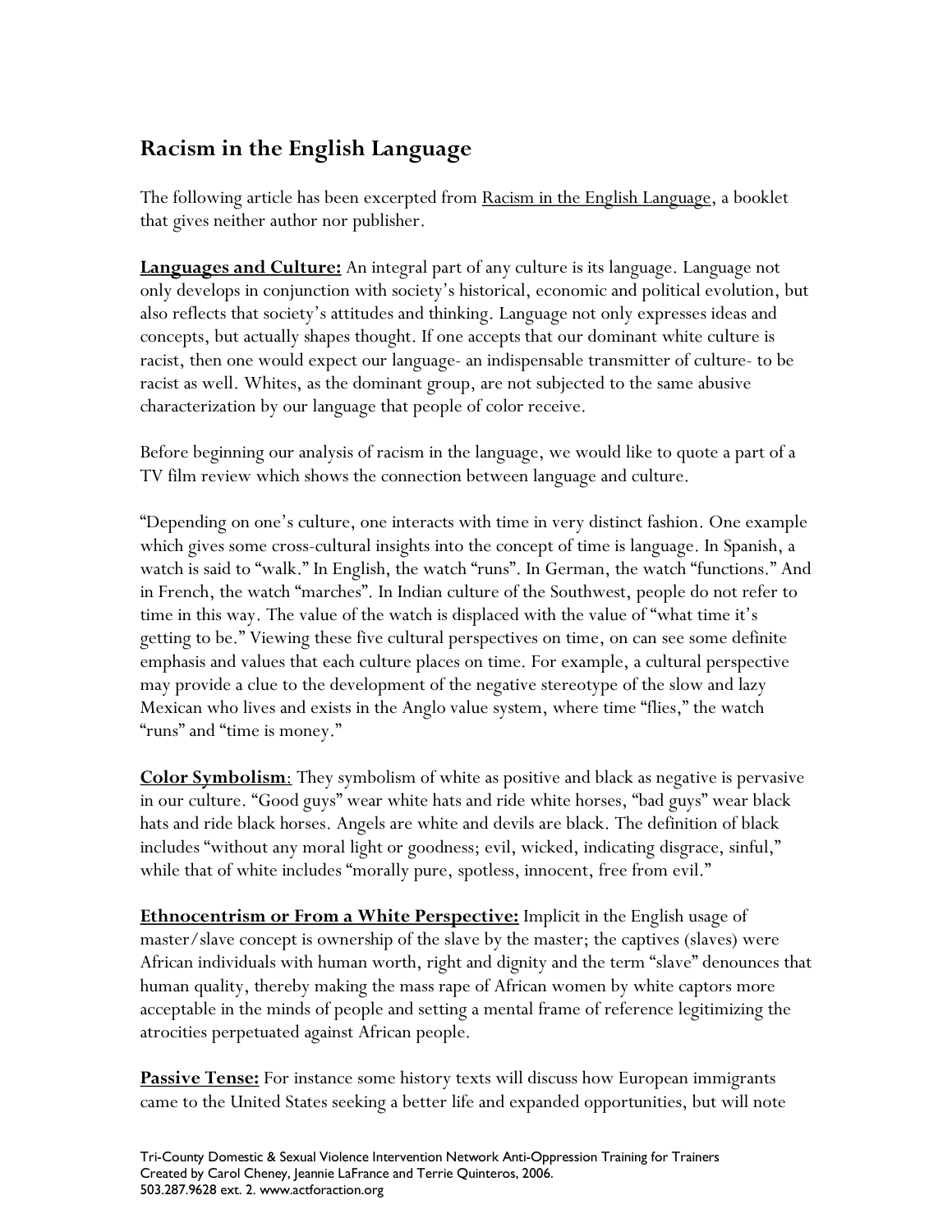that "slaves were brought to America." Not only does this omit the destruction of Africa societies and families, but ignores the role of northern merchants and southern slaveholders in the profitable trade of human beings. Other books will state that the continental railroad "was built" conveniently omitting information about Chinese laborer who built it or the oppression that they suffered.

**Politics and Terminology:** "Culturally deprived," "economically disadvantaged" and "underdeveloped" are other terms which mislead and distort our awareness of reality. The application of the term "culturally deprived" to third world children in this society reflects a value judgment. It assumes that the dominant whites are cultured and all other are without culture. In fact, third world children are bicultural, and many are bilingual, having grown up and their own culture as well as absorbing the dominant culture. In many ways, they are equipped with skills and experiences which white youth have been deprived of, since most white youth develop in a monocultural, monolingual environment. Burgess suggests that the term "culturally deprived" be replaced with "culturally dispossessed," and that term "economically disadvantaged" be replaced by economically exploited." Both these terms present a perspective and implication that provide and entirely different frame of reference as to the reality of the third world experience in U.S. society.

**Loaded Words and Native Americans:** "Discovery" as used in the Euro-American context, implies the right to take what one finds, ignoring the rights of those who already inhabit the "discovered" thing. The white European perspective turns these definitions around to serve the purpose of distorting history and justifying Euro-American conquests of the Native American lands. Euro-Americans are not described in history books as invading Native Americans lands, but rather as defending their homes against "Indian attacks." Since European communities were constantly encroaching on land already occupied, then more honest interpretation would state that it was the Native Americans who were "warding off," "guarding," and "defending" their homelands.

Native American victories are invariably called "massacres," while the indiscriminate killing, extermination and plunder of Native American nations by Euro-Americans is defined as "victory." Distortion of history by the choice of loaded words used to describe historical events is common racist practice. Native Americans as human beings in highly defined and complex societies, cultures, and civilizations, history books use such adjectives as "savages", "beasts," "primitive" and "backward."

**Loaded Words and Africans:** The generalized application of "tribal" in reference to Africans- as well as failure to acknowledge the religious, cultural and societal diversity of African people- is a decidedly racist dynamic. It is part of the process whereby Euro-Americans justify, or avoid confronting their oppression of third world peoples. Africa has been particularly insulted by this dynamic, as witness to the pervasive "darkest Africa" image. This image, widespread in Western culture, evokes and Africa covered jungles and inhabited by "uncivilized," "cannibalistic," "pagan, "savage" peoples. This "darkest Africa"